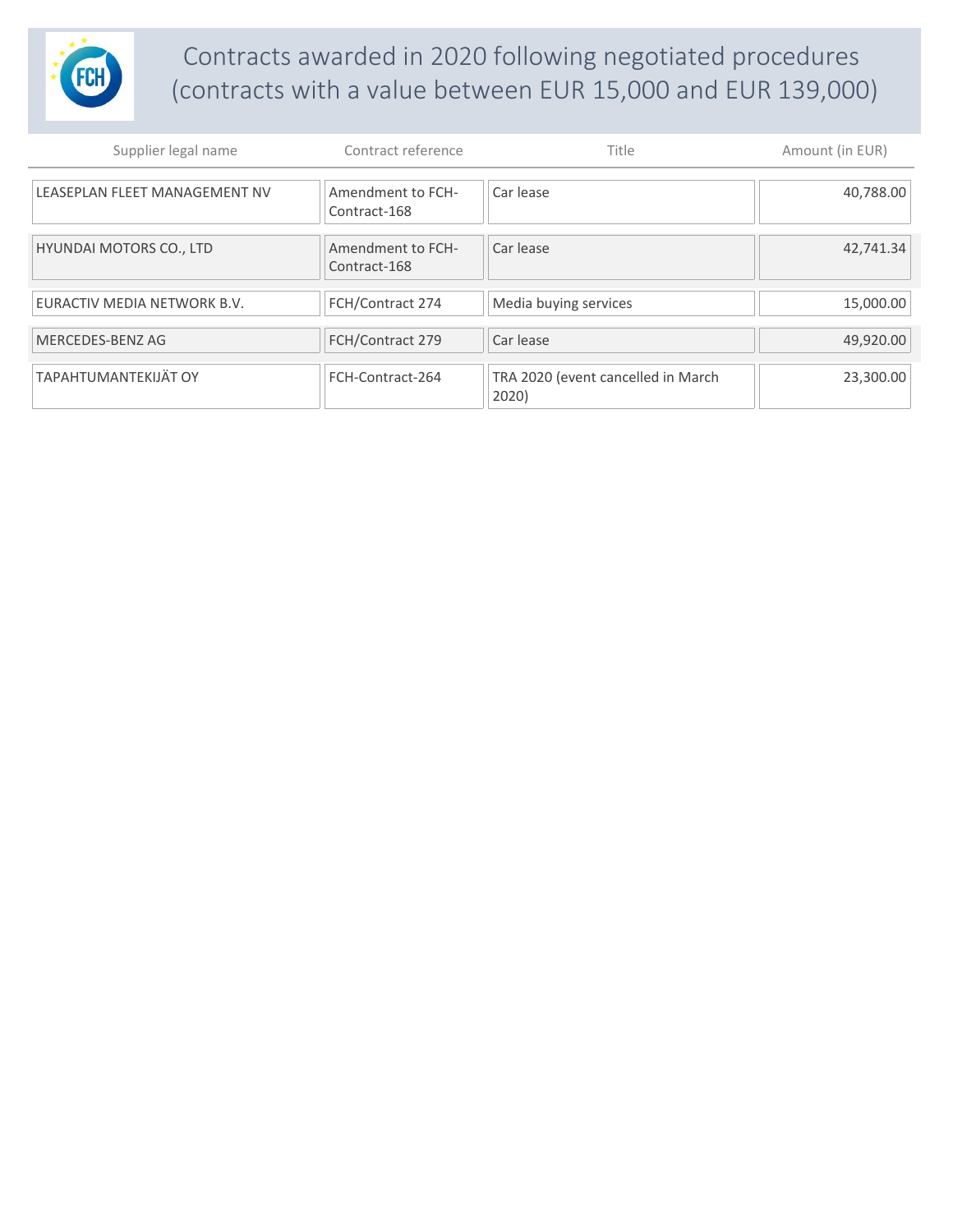

## Specific contracts awarded in 2020 under FCH 2 JU Framework contracts

| Supplier legal name              | Framework contract reference number | Amount (in EUR) |
|----------------------------------|-------------------------------------|-----------------|
| <b>HINICIO SA</b>                | FCH / OP / CONTRACT NO. 278         | 1,011,000.00    |
| <b>GUSTO COMMUNICATIONS</b>      | FCH JU-2016-058                     | 11,065.41       |
| EUROPEAN SERVICE NETWORK SA      | FCH/Contract 227                    | 46,322.50       |
| <b>INETUM REALDOLMEN BELGIUM</b> | FCH/Contract/204                    | 96,663.86       |